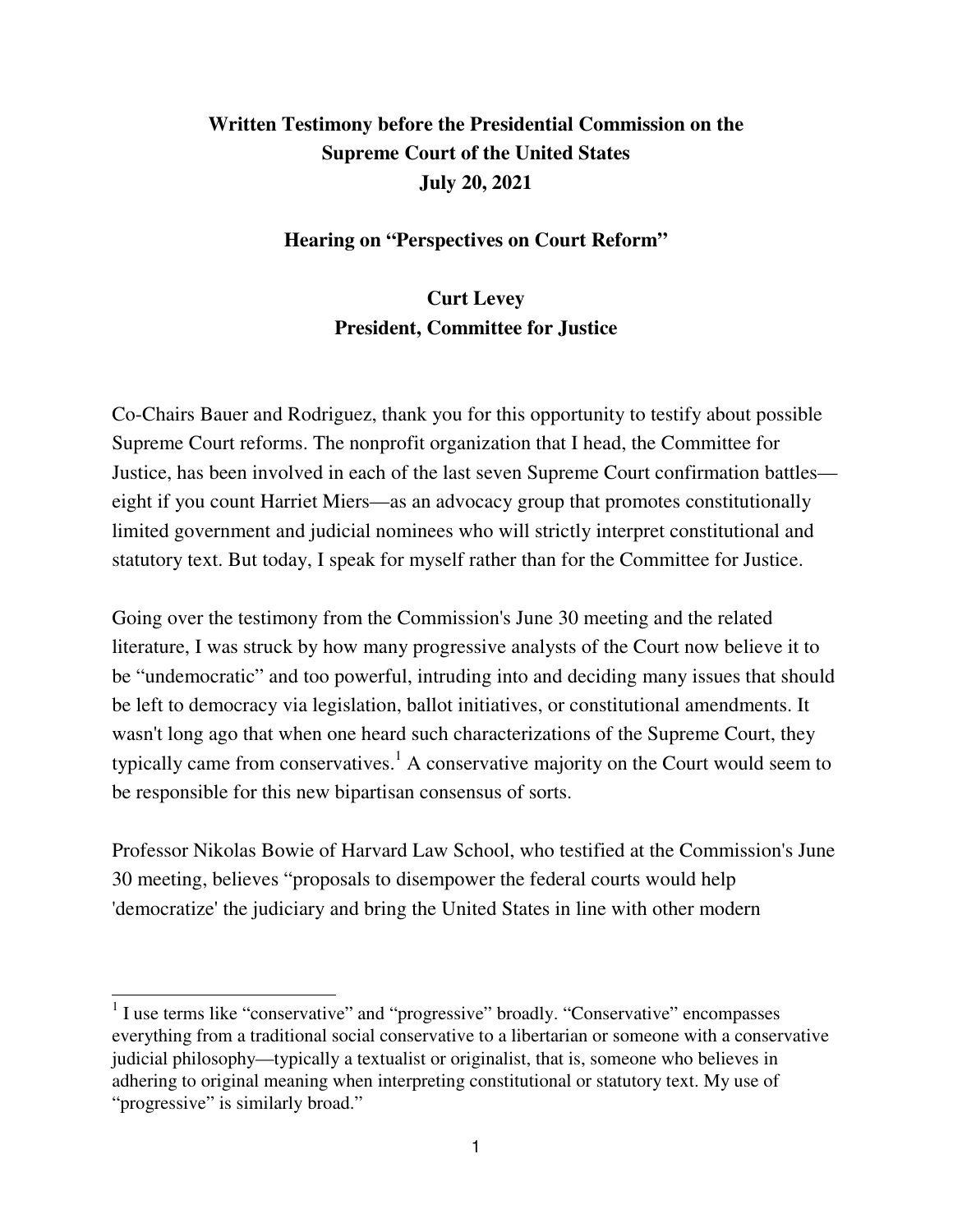democracies around the world."<sup>2</sup> Professor Samuel Moyn of Yale Law School, who also testified at the June 30 meeting, described the problem as:

It is one thing to insulate and protect interpreters of our Constitution and laws from certain kinds of short-term democratic control. It is quite another to cede the last word over large parts of our national political conversation—not to mention the power to edit and throw out major laws—to less accountable powers and, to add insult to injury, to pretend that doing so is either mandated by our Constitution or essential to democracy.<sup>3</sup>

Professor Moyn adds that "Albeit in different cases, judges themselves concur that the prior regime of judicial self-restraint except in the case of 'clear error' or serious violation has broken down."<sup>4</sup> These progressive voices describe the Court in language that could just as easily have come from conservatives, now or since the Warren Court. Those conservatives upset with the Court's abortion and same-sex marriage rulings couldn't say it any better.

Progressives have adopted even the common conservative concern that the Supreme Court represents elite values. Professor Bowie testified that it is "absurd now for a nation of 300 million to be perpetually governed by five Harvard and Yale alumni," adding that "when the Supreme Court claims to be the supreme interpreter of the Constitution, the implication is there is something about the justices that make their interpretive or ethical judgment superior to that of everyone else. This implication is difficult to justify" because "expertise can mean little when it comes to ethical judgments about justice or

 $2$  Nikolas Bowie, Pres. Comm'n. on the Sup. Ct. of the U.S., The Contemporary Debate over Supreme Court Reform: Origins and Perspectives, Written Statement of Nikolas Bowie, https://www.whitehouse.gov/wp- content/uploads/2021/06/Bowie-SCOTUS-Testimony-1.pdf; *see also* Ian Millhiser, *9 ways to Reform the Supreme Court besides court-packing*, VOX (Oct. 21, 2020, 12:55 PM), https://www.vox.com/21514454/supreme-court-amy-coney-barrettpacking-voting-rights ("Many of these proposals seek to weaken the Supreme Court—and that might be the most important pro-democracy reform that America could enact. A party that wins a presidential race should get to govern for four years, not for 40.").

<sup>&</sup>lt;sup>3</sup> Samuel Moyn, Pres. Comm'n. on the Sup. Ct. of the U.S., Hearing on "The Court's Role in Our Constitutional System," June 30, 2021, Written Statement of Samuel Moyn, https://www.whitehouse.gov/wp- content/uploads/2021/06/Moyn-Testimony.pdf (last accessed July 18, 2021).

<sup>4</sup> *Id.* at 2.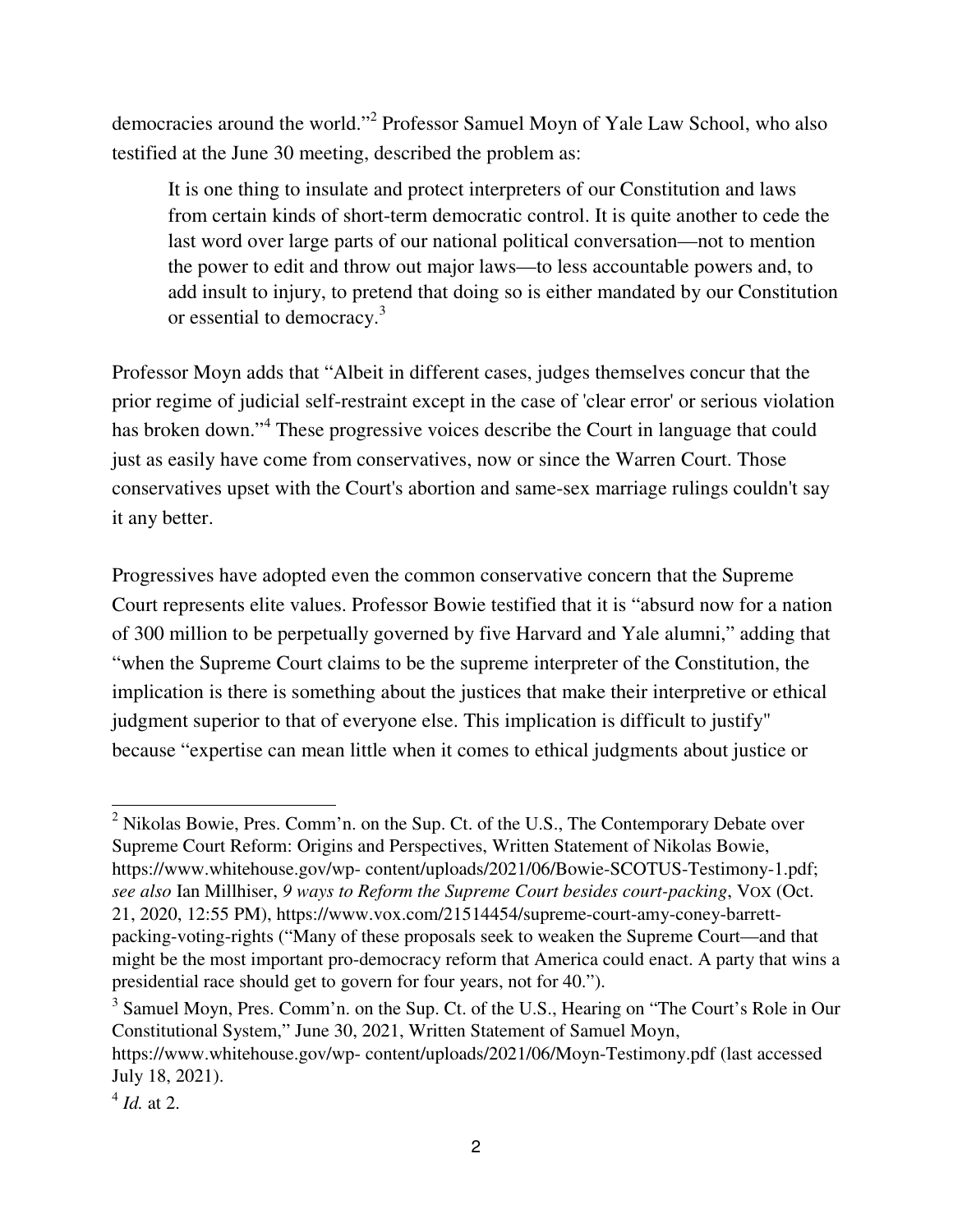how to make tradeoffs between competing normative values."<sup>5</sup> That sounds remarkably like Justice Antonin Scalia's observation that "nine people picked at random from the Kansas City telephone directory" are no less moral authorities than the Justices of the Supreme Court.<sup>6</sup>

I think it's a positive development that progressives have come to despise judicial activism as much as conservatives (albeit identifying different cases as examples). After all, a Court that is unrestrained enough to invent the new constitutional rights progressives crave is also powerful enough to take away the constitutional rights they cherish.

For the first time in my memory, many court watchers on the left and right share an unease that the Supreme Court too often oversteps its bounds. Progressives typically point to relatively recent cases like *Citizens United v. FEC<sup>7</sup>, Shelby County v. Holder<sup>8</sup>,* and *Bush v. Gore<sup>9</sup>*. Conservatives' concerns about judicial activism go back to at least the Warren and Burger Courts, if not the Court that ultimately upheld many aspects of the New Deal.

For any Supreme Court reform to have a realistic chance of being enacted, it will need support from conservatives. Winning that support will require an understanding of what troubles conservatives about the Court, even with five or six conservatives on it.<sup>10</sup> As one of this Commission's handful of "conservative" witnesses—at least in the sense of supporting constitutionally limited government and a textualist approach to judicial interpretation—I feel that I can contribute something by helping to answer that question.

<sup>5</sup> Bowie, *supra* note 2, at 17.

 $<sup>6</sup>$  Cruzan v. Dir., Missouri Dep't of Health, 497 U.S. 261, 293 (1990) (Scalia, J., concurring).</sup>

 $^7$  558 U.S. 310 (2010).

<sup>8</sup> 570 U.S. 529 (2013).

 $9^9$  531 U.S. 98 (2000).

 $10$  It's difficult to know how to classify Chief Justice Roberts, who Democrats like more than Republicans, according to a 2020 survey. *See* RASMUSSEN REPORTS, *Supreme Court Update*, (July 7, 2020),

https://www.rasmussenreports.com/public\_content/politics/mood\_of\_america/supreme\_court\_up date\_jul07.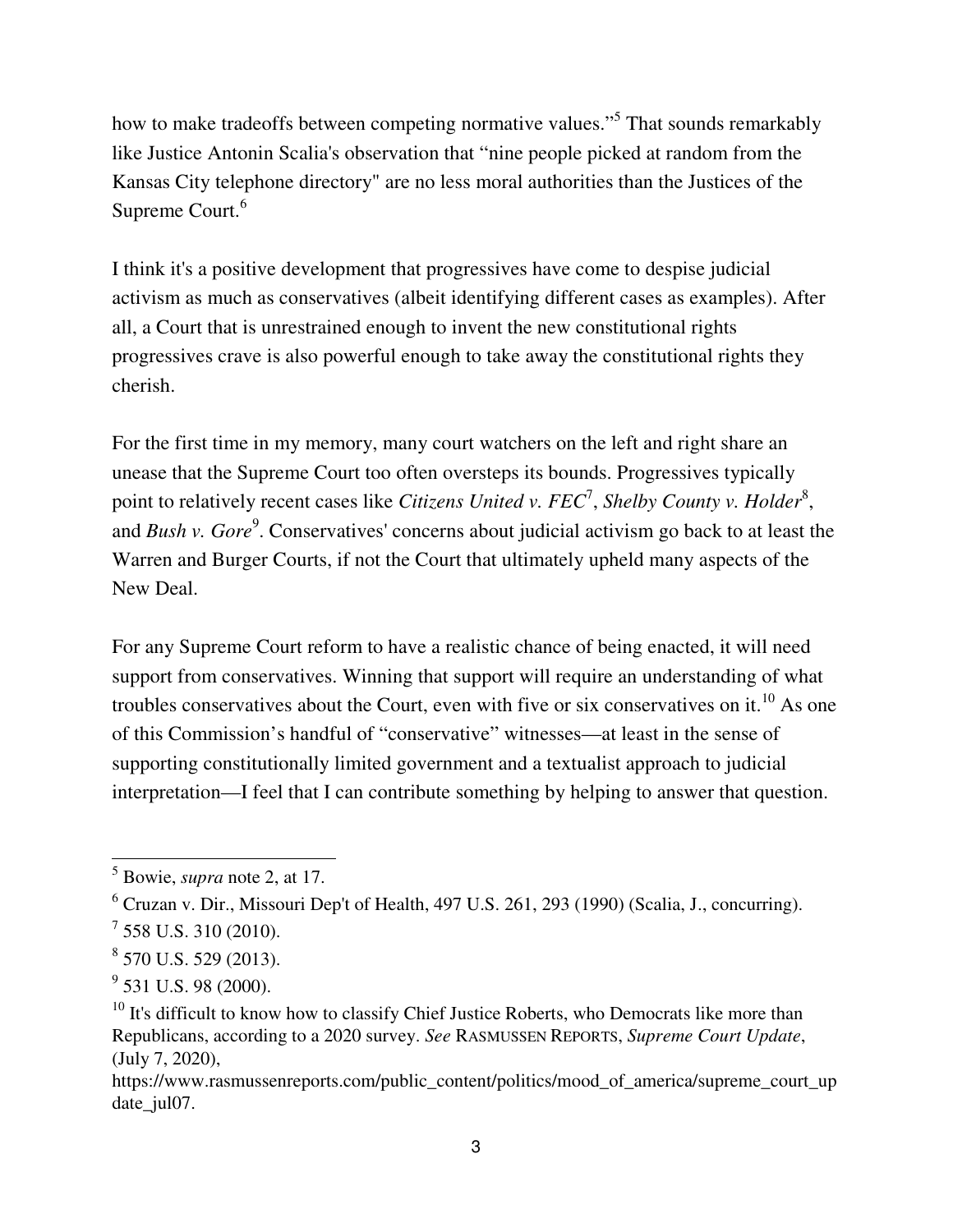I believe the answer can be boiled down to the "living Constitution."<sup>11</sup> There may be a conservative majority on the Court. Yet American life continues to be governed by a significant number of important Supreme Court precedents—pertaining to issues ranging from religious liberty and the death penalty to abortion and same-sex marriage—that resulted from progressives' living Constitution approach to judicial interpretation, which saw its heyday in the Warren and Burger Courts but survives to this day.

Under the living Constitution approach, the Constitution is seen as an evolving document, rather than a fixed contract between the American people and their government that can be changed only with the democratic consent of the amendment process. It is the duty of the federal courts, particularly the Supreme Court, to use its decisions to update our founding document to better reflect society's evolving needs and values.

What best reflect our needs and values is highly subjective. Add to that the fact that the living Constitution approach is largely unconstrained by the words or intent of the text, and conservatives see the philosophy as having virtually no limiting principle and blurring the distinction between interpreting the law and legislating or otherwise engaging in policy making. I other words, they view it as a recipe for unrestrained judicial power.

Moreover, conservatives believe that unrestrained power is a one-way ratchet used to advance values reflective of the nation's elite in service of a decidedly progressive policy agenda that lacks the wide public support necessary for democratic enactment.

I understand that many progressives are distressed by Supreme Court decisions like *Citizens United* and *Shelby County*, which likely would have been decidedly differently by a less conservative Court. But my point is not to deny that judges across the ideological spectrum sometimes allow political and personal biases to cloud their judicial reasoning. Nonetheless, any biases held by judges with a conservative judicial philosophy are constrained, however imperfectly, by the constitutional and statutory text and its history. There are simply no comparable constraints when judges use the living Constitution approach.

 $11$  I use the term "living Constitution" broadly to encompass a philosophy of both constitutional and statutory interpretation.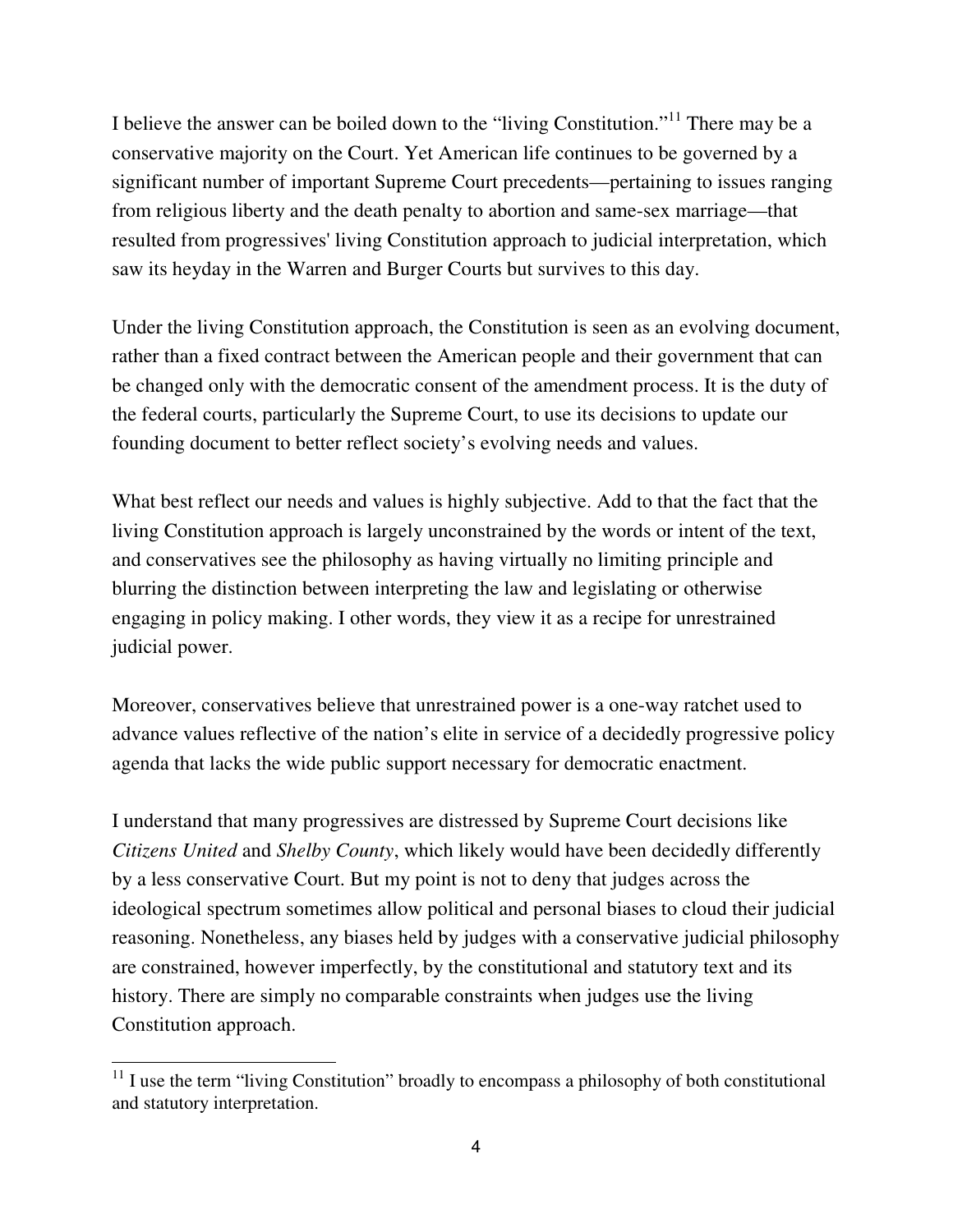That is how we wind up with a Court that often sees itself as a bunch of philosopher kings capable of discovering a constitutional "right to define one's own concept of existence, of meaning, of the universe, and of the mystery of human life"<sup>12</sup> or finding in the Bill of Rights "penumbras, formed by emanations from those guarantees that help give them life and substance … creat[ing] zones of privacy."<sup>13</sup>

The contrast between the living Constitution and more conservative judicial philosophies is much like the difference between a baseball umpire who believes it is his duty to be objective, but occasionally lets his biases get in the way, and an umpire who believes his job is to strategically expand or contract the strike zone to achieve a more important end than objectivity—perhaps to help a player or team that is disadvantaged or for whom he has particular empathy. The latter view is exemplified by Barack Obama's stated goal of appointing a judge who will "bring in his or her own perspectives, his ethics, his or her moral bearings."<sup>14</sup> Objectivity just gets in the way.

While I don't personally feel strongly about abortion as a matter of policy, it's clear to me that *Roe* and its progeny are emblematic of the way in which the living Constitution begets overreaching judicial decisions that have a big impact on our society yet lack the legitimacy of both decisions firmly grounded in the Constitution and policy making enacted democratically. That, in turn, begets not just deep dents in the Supreme Court's legitimacy but also the societal polarization that has brought us here today.

Justice Scalia said it best in *Casey*. He observed that: "National politics were not plagued by abortion protests, national abortion lobbying, or abortion marches on Congress, before *Roe v. Wade* was decided. Profound disagreement existed … but that disagreement was being worked out at the state level."<sup>15</sup> Scalia compared the political aftermath of *Roe* to the tragic consequences of *Dred Scott*: <sup>16</sup> "[B]y banishing the issue [of abortion] from the political forum that gives all participants, even the losers, the satisfaction of a fair hearing

<sup>&</sup>lt;sup>12</sup> Planned Parenthood of Se. Pennsylvania v. Casey, 505 U.S. 833, 851 (1992).

<sup>13</sup> Griswold v. Connecticut, 381 U.S. 479, 484 (1965).

<sup>&</sup>lt;sup>14</sup> CNN (May 8, 2008), http://transcripts.cnn.com/TRANSCRIPTS/0805/08/sitroom.01.html

<sup>&</sup>lt;sup>15</sup> *Casey*, 505 U.S. at 979 (Scalia, J., concurring in judgment in part and dissenting in part).

 $16$  Dred Scott v. Sandford, 60 U.S. 393 (1857).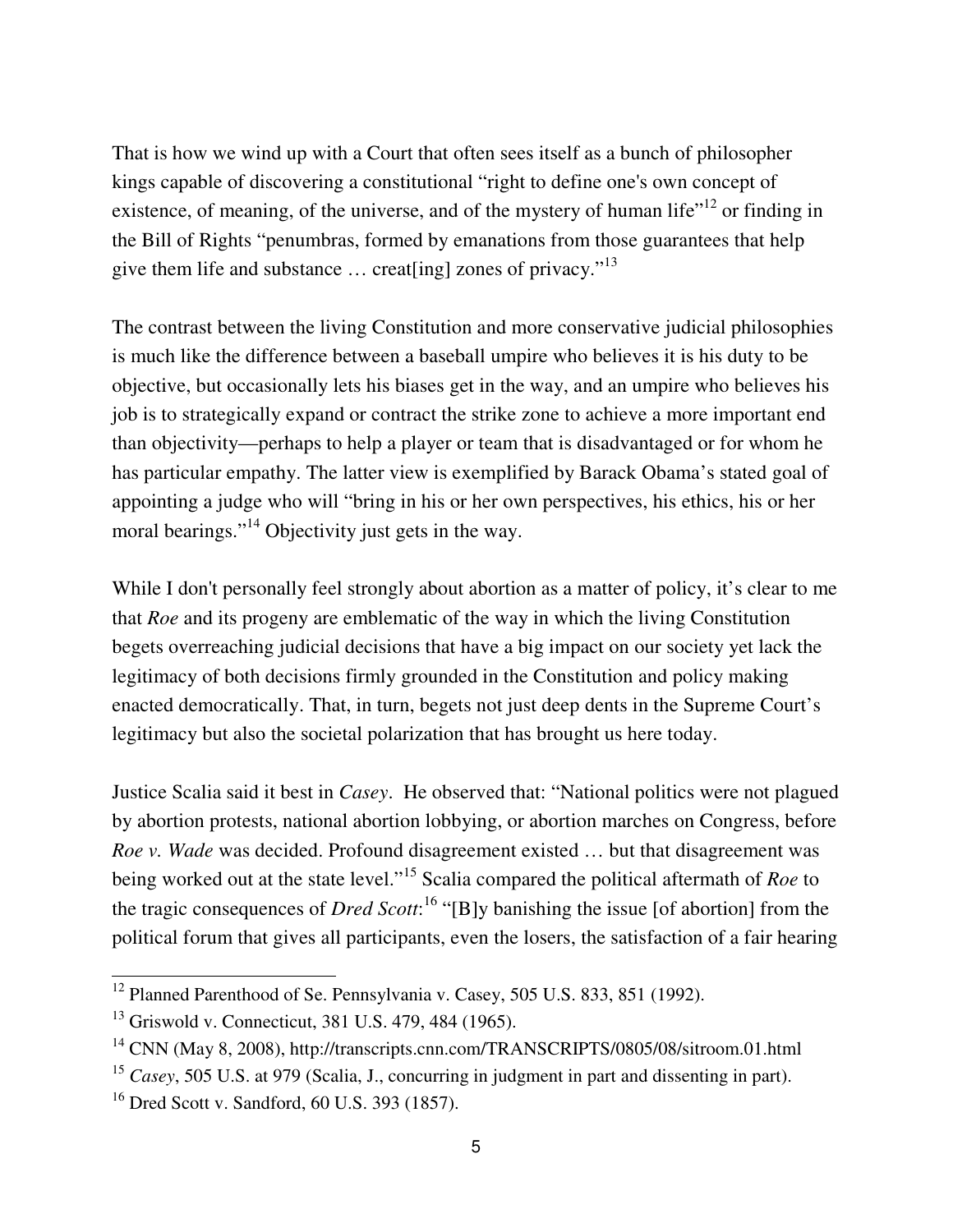and an honest fight …, the [*Casey*] Court merely prolongs and intensifies the anguish [wrought by *Roe*]."<sup>17</sup>

To folks on the pro-choice side of the abortion debate, perhaps a constitutional right to abortion has been worth all the anguish and polarization caused by the Court banishing the issue from the political forum. But as we gather today to figure out how to fix a court and a confirmation process that have become so politically divisive, let's not forget how we got here.

The transformation of the Supreme Court confirmation process into a political circus may have begun with the treatment of Judge Robert Bork in 1987, but that was a symptom rather than a cause. The cause was the Court's unwarranted intrusion into political and culture war issues, like abortion, that the Constitution—not the living Constitution but the written Constitution—leaves to the states and to the people. Having given nearly unlimited power to nine unelected judges, starting with the Warren Court, it would be very naïve to expect anything other than bitter, no-holds-barred fights over who will wield that power.

We have now had more than three decades of this political circus, which has spread to appeals court nominations and occasionally district court nominations as well. The politicization of the process got even more pronounced when filibustering of judicial nominees became common under President George W. Bush and a GOP-controlled Senate. Now we find ourselves in a place, summed up by Harvard Law Professor Noah Feldman, where "most close observers of whatever political persuasion would agree that today, it is increasingly unlikely that a Senate controlled by a majority from a different political party than the party of the president would be willing to confirm any nominee to the Court."<sup>18</sup> That promises deadlock in the future and is a bleak place to be.

<sup>&</sup>lt;sup>17</sup> *Casey*, 505 U.S. at 1002 (Scalia, J., concurring in judgment in part and dissenting in part).

 $18$  Noah Feldman, Pres. Comm'n. on the Sup. Ct. of the U.S., The Contemporary Debate over Supreme Court Reform: Origins and Perspectives, Written Statement of Noah Feldman, https://www.whitehouse.gov/wp-content/uploads/2021/06/Feldman-Presidential-Commission-6- 25-21.pdf [hereinafter Feldman Testimony].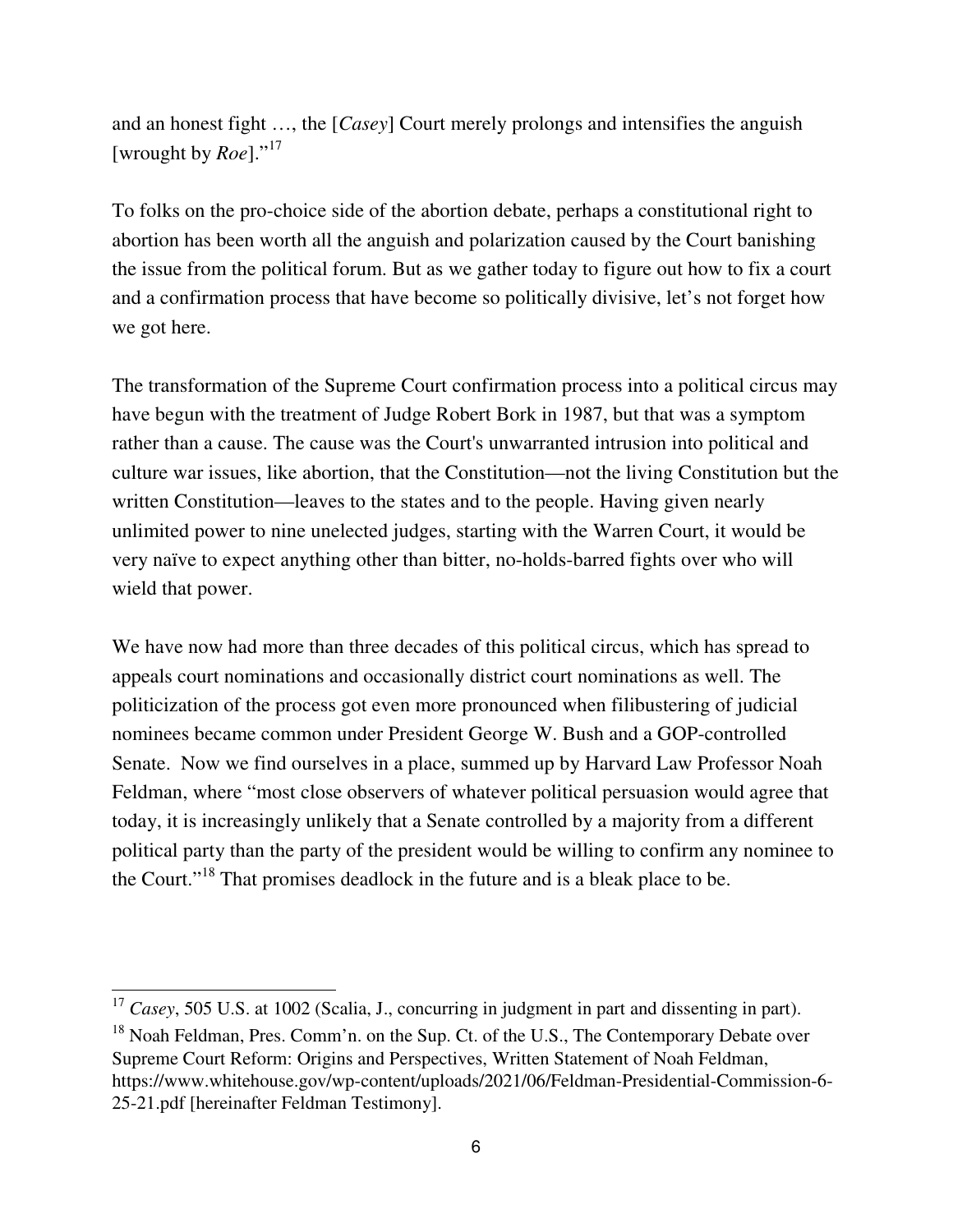As the late Sen. John McCain (R-Ariz.) said, "The surest way to restore fairness to the confirmation process is to restore humility to the federal courts."<sup>19</sup> Well, discarding the living Constitution as a judicial philosophy would help to restore humility to the federal courts. But only a change of heart by progressives or dramatic reform could accomplish that. As to the latter, jurisdiction stripping, Congressional override, and requiring a supermajority of Justices for certain type of rulings have all been proposed. All of those present separation of powers issues and might require a constitutional amendment to enact.

Professor Steven Sachs, who will testify later today, has said that

A Court that can do just anything is too powerful a superweapon to leave lying around in a democracy; sooner or later, someone is bound to pick it up. Rather than work to put "moderates" at the controls, perhaps we should start thinking about  $disarmament$ <sup>20</sup>

Give my view that the Supreme Court's overreach is damaging our society, I'm sympathetic to the concept of disarmament. Nonetheless, even putting aside the constitutional concerns, I'm skeptical of dramatic reform. That's because I worry that, as Justice Stephen Breyer has said, "Structural alteration [of the Court] motivated by the perception of political influence can only feed that perception, further eroding that trust."<sup>21</sup> John Malcolm of the Heritage Foundation discussed this problem:

I think this entire endeavor [reform] is misguided—indeed, potentially quite dangerous—because it will feed the misperception that the justices on the Supreme Court are just partisans and politicians in robes and that it is okay to manipulate the design and structure of the judiciary in the hopes that it will produce decisions that satisfy and fulfill a particular political agenda.<sup>22</sup>

<sup>19</sup> Wake Forest University, *McCain Campaign Event*, C-SPAN (May 6, 2008), https://www.cspan.org/video/?205211-1/mccain-campaign-event-wake-forest-university.

<sup>20</sup> Stephen E. Sachs, *Supreme Court As Superweapon: A Response to Epps & Sitaraman*, 129 Yale L.J.F. 93, *supra* note 27 at 95 (2019).

<sup>&</sup>lt;sup>21</sup> Harvard Law School, *Scalia Lecture | Justice Stephen G. Breyer, "The Authority of the Court and the Peril of Politics,"* YOUTUBE (Apr. 6, 2021), https://www.youtube.com/watch?v=bHxTQxDVTdU.

<sup>&</sup>lt;sup>22</sup> John G. Malcom, Pres. Comm'n. on the Sup. Ct. of the U.S., The Contemporary Debate over Supreme Court Reform: Origins and Perspectives, Written Statement of John Malcom, https://www.whitehouse.gov/wp-content/uploads/2021/07/Malcolm-Testimony.pdf.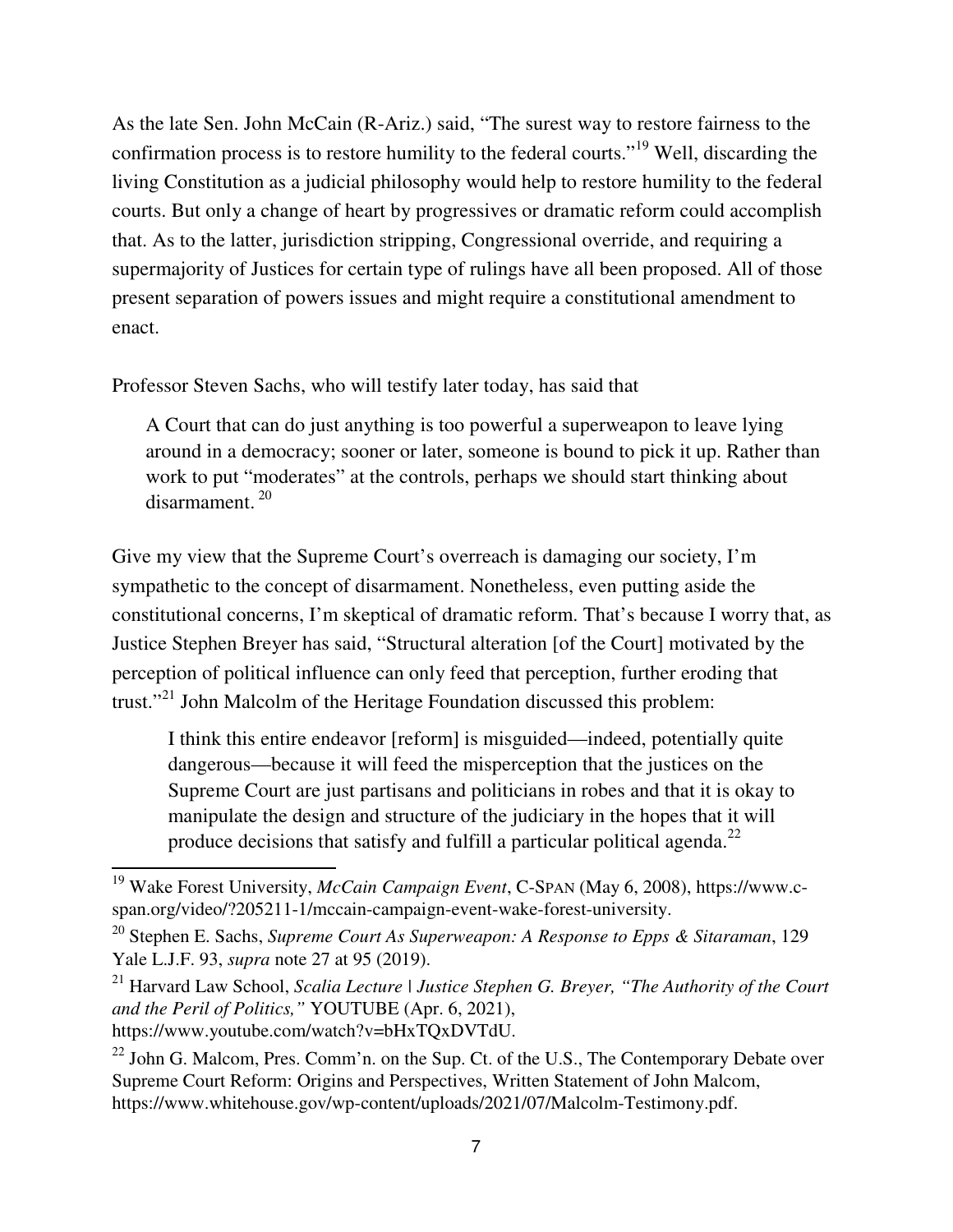Moreover, even a first round of structural reform to the Supreme Court does not lead to any short-term damage to Americans' perception of the Court, there is still the problem of allowing the camel's nose under the tent after more than 150 years of stability in the Court's structure. Modest, non-partisan structural reform now would remove an enduring taboo and open the door to partisan or ideologically motivated "reform" later, such as court packing. The latter is the last thing we need if we value judicial independence and preserving the Court's legitimacy. In other words, any precedent for Congressional intervention when that body is unhappy with the Court's decisions or composition is a dangerous one.

Along those lines, I would support the one thing that could permanently prohibit court packing. That is a constitutional amendment to fix the number of Justices on the Court at nine. In fact, such an amendment (the "Keep Nine Amendment") has been introduced in both the House and Senate and now has the support of more than 180 members of the two houses.<sup>23</sup> I note that one of the two Representatives that first introduced the amendment last year was a Democrat, Rep. Collin Peterson of Minnesota.<sup>24</sup>

I should also point out that there is something just as dangerous as ideologically motivated changes to the Supreme Court's structure. That is threats of court packing or other structural changes to try to intimidate the Court into deciding a case one way or another or, more generally, moving to the left or right. That is why I was very concerned with a Supreme Court amicus brief filed in 2019 by Democrat senators led by Rhode Island's Sheldon Whitehouse. The brief urged the Court to dismiss as moot a case challenging a New York City gun law.<sup>25</sup> But the brief contained a chilling threat to the Justices. "The Supreme Court is not well. And the people know it," the brief said. "Perhaps the Court can heal itself before the public demands it be 'restructured."<sup>26</sup>

<sup>&</sup>lt;sup>23</sup> KEEP NINE, https://keepnine.org (last visited July 18, 2021).

 $^{24}$  H.J.Res.95, 116th Cong. (2020).

 $^{25}$  Brief of Senators Sheldon Whitehouse, Mazie Hirono, Richard Blumenthal, Richard Durbin, and Kirsten Gillibrand as Amici Curiae in Support of Respondents, New York State Rifle & Pistol Association, Inc. v. City of New York, New York, 2019 WL 3814388.  $^{26}$  Id.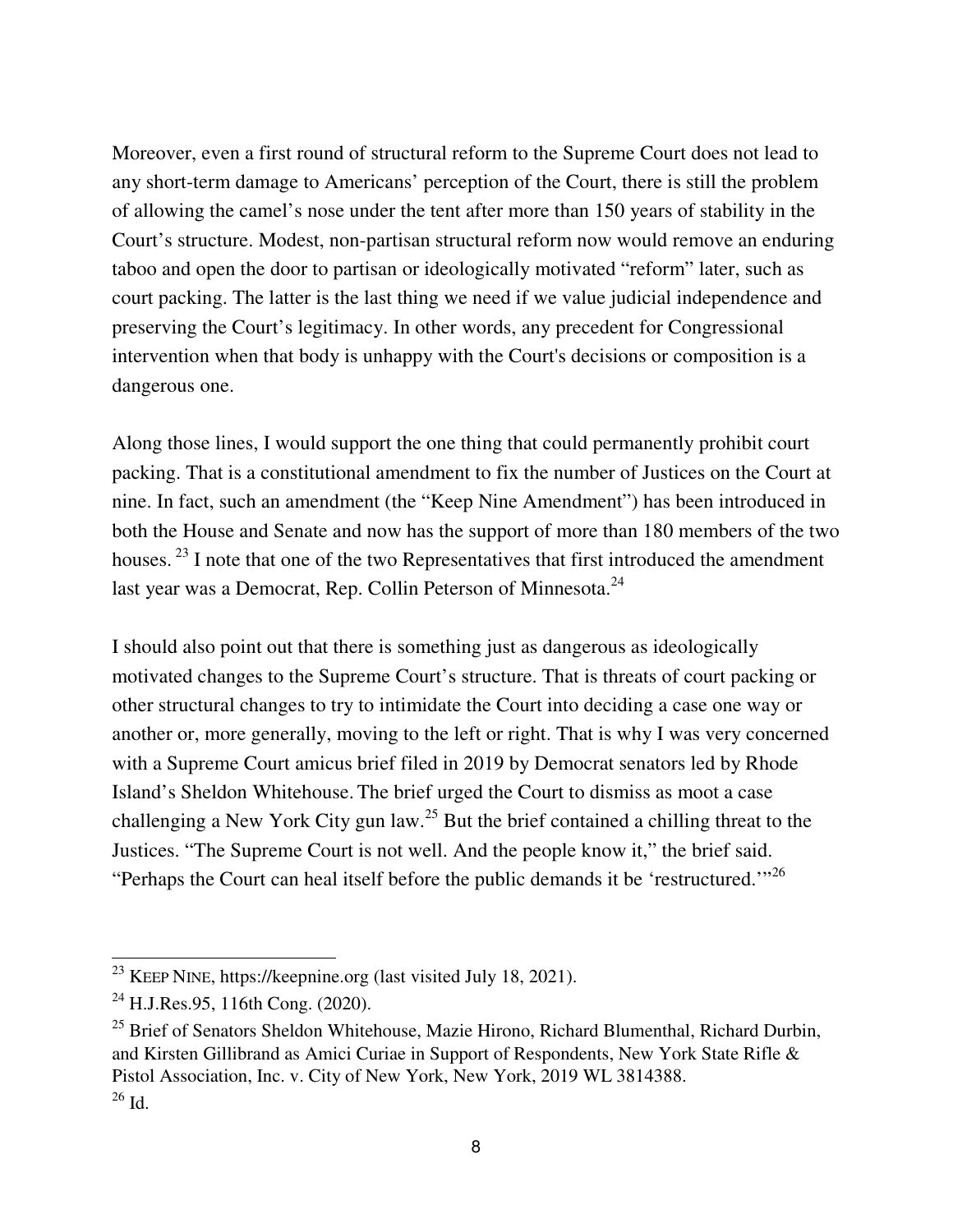Last year, I was equally shocked by what then-Senate Minority Leader Chuck Schumer (D-N.Y.) threatened while addressing a pro-abortion crowd rallying in front of the Supreme Court as the justices heard an important abortion case.<sup>27</sup> "I want to tell you, Gorsuch, I want to tell you, Kavanaugh, you have released the whirlwind and you will pay the price," he said. "You won't know what hit you if you go forward with these awful decisions."<sup>28</sup> Presumably, the "price" Schumer had in mind was court packing.

Threats like that are not only grossly inappropriate, especially coming from attorneys like Sens. Whithouse and Schumer, but they also stand in way of actually enacting reforms. That is because they threaten any chance of bipartisan agreement about reforms and alienate even the liberal Justices on the Court, whose tacit support for any reform is likely needed.

While I am skeptical of structural reform to the Court itself, I would support changes to the judicial confirmation process in the Senate. The public circus nature of that process could be diminished by scaling back the Supreme Court confirmation hearings that inevitably become the focal point of bitter confirmation fights. I don't want to entirely eliminate those hearings but, at very least, they do not need to drag on for four days like they do now. Similarly, I think a shorter confirmation timetable would be helpful. As I noted in a *Wall Street Journal* op-ed following the confirmation of Justice Amy Coney Barrett:

The conventional wisdom … held that the necessity for a fast confirmation process would further complicate the confirmation. As it turned out, the speed—from nomination to confirmation in 30 days—likely helped ensure her smooth sailing by leaving less time for mischief. Recall that Sen. Dianne Feinstein received Christine Blasey Ford's sexual-assault accusation three weeks after Judge Kavanaugh's nomination, then sat on it for six weeks.<sup>29</sup>

https://www.realclearpolitics.com/video/2020/03/04/schumer\_to\_kavanaugh\_gorsuch\_you\_will\_ pay\_the\_price.html.

<sup>27</sup> Ian Price, *Schumer to Kavanaugh, Gorsuch: You Will "Pay The Price,"*, REALCLEARPOLITICS (Mar. 4, 2020),

 $^{28}$  Id.

<sup>29</sup> Curt Levey, *The Barrett Battle That Wasn't*, WALL STREET JOURNAL (Oct. 30, 2020, 4:58 PM), https://www.wsj.com/articles/the-barrett-battle-that-wasnt-11603989535.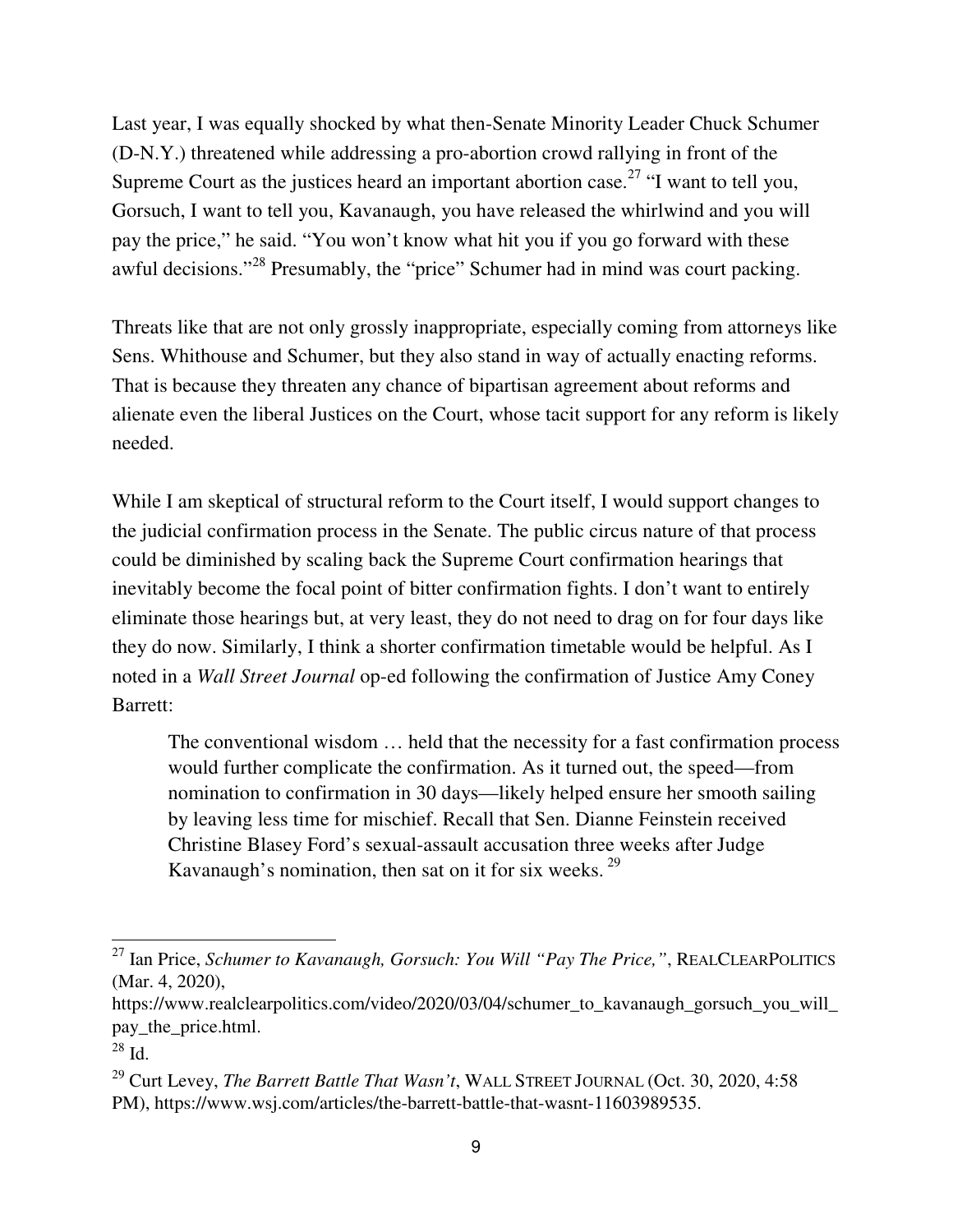Depending on the details, I could also support a Senate reform that made it more difficult to stop judicial nominees by denying them a hearing, committee vote, or vote on the floor. Professor Michael McConnell proposed something like that, albeit in combination with term limits, when he testified before this Commission last month. Under his proposal, a Supreme Court "nominee would be deemed confirmed unless, within four months of the nomination, the Senate passes a resolution disapproving the nomination. (This was James Madison's proposal at the Constitutional Convention.)"<sup>30</sup> McConnell adds that "By flipping the burden of action from confirming to defeating a nominee, the proposal makes less likely the nightmare scenario that no nominee can be approved when the Senate and the presidency are in opposite hands."<sup>31</sup> Like I implied, lowering that likelihood will be important going forward.

I cannot suggest such a reform without briefly discussing President Obama's nomination of Judge Merrick Garland to the Supreme Court in 2016, the last year of Barack Obama's presidency. Progressives' resentment that the GOP effectively rejected Garland by denying him a Senate vote is clearly a big part of the current impetus for court packing.

As Professor Feldman testified at the Commission's June 30 meeting, "Pursuant to [Article II, section 2 of the Constitution], the Senate acts within its authority when it rejects the presidential nominee for any reason at all, including reasons of judicial ideology or political partisanship."<sup>32</sup> Similarly, Professor McConnell testified that "There was no established 'norm' requiring Senate action on the Garland nomination. This was the first time in modern history that a Supreme Court nomination occurred in the final year of a presidency when the party opposite to the president controlled the Senate."<sup>33</sup>

To the contrary, in 1992, during President George H. W. Bush's last year in office, when the Democrats controlled the Senate, Democrat leaders made it clear that were a Supreme Court vacancy to occur that year, they would not consider any Bush nominee to fill the

<sup>&</sup>lt;sup>30</sup> Michael W. McConnell, Pres. Comm'n. on the Sup. Ct. of the U.S., The Contemporary Debate over Supreme Court Reform: Origins and Perspectives, Written Statement of Michael McConnell, https://www.whitehouse.gov/wp-content/uploads/2021/06/McConnell-SCOTUS-Commission-Testimony.pdf [hereinafter McConnell Testimony].

 $31$  Id. at 7.

<sup>&</sup>lt;sup>32</sup> Feldman Testimony at 1.

<sup>&</sup>lt;sup>33</sup> McConnell testimony at 3.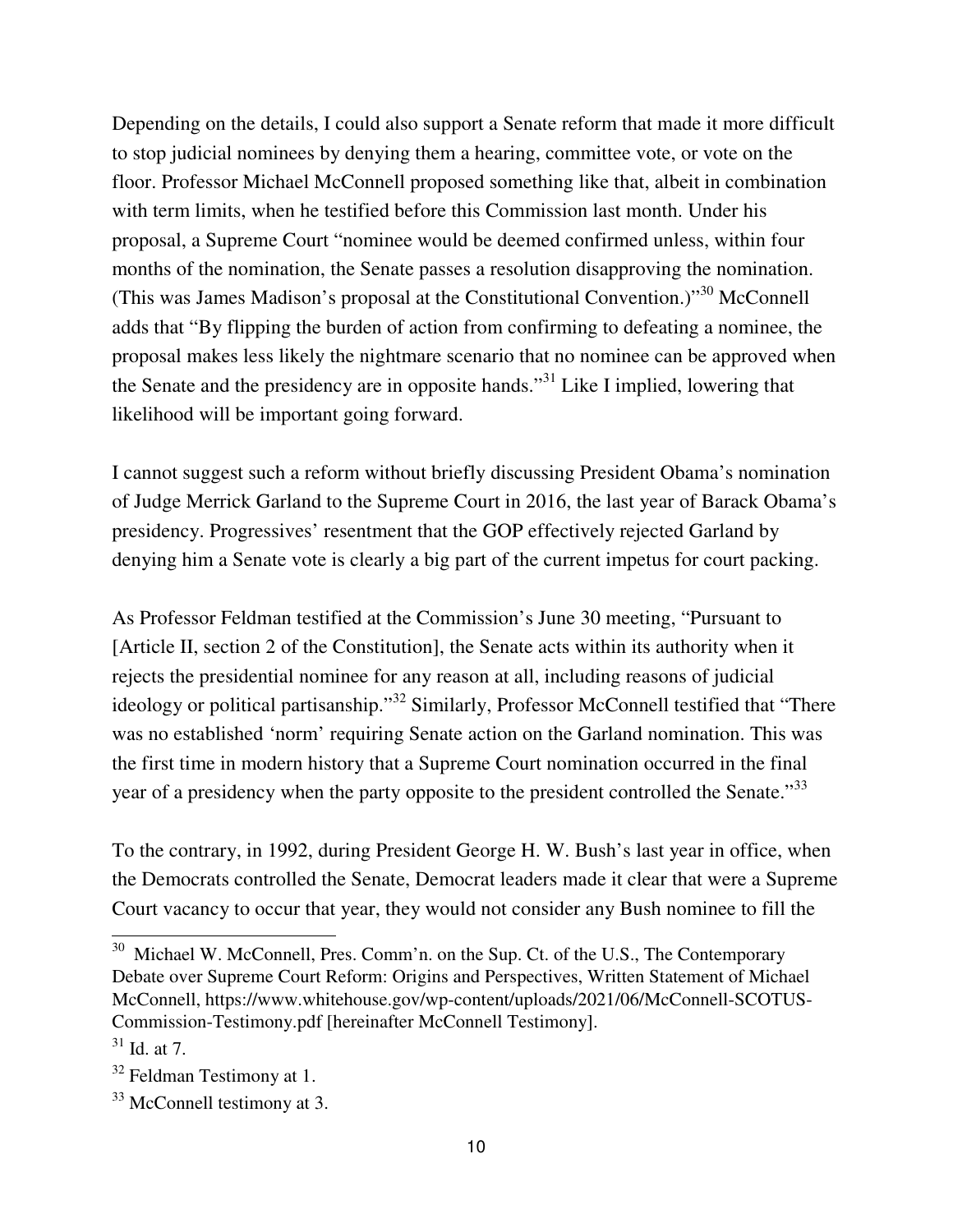seat.<sup>34</sup> Then-Senator Joe Biden proclaimed that "once the political season is underway . . . action on a Supreme Court nomination must be put off until after the election campaign is over."<sup>35</sup>

Not much notice was taken at the time, partly because no such vacancy occurred, but also because, in 1992, the Democrats' position on filling a Supreme Court vacancy arising during a presidential election year was consistent with historical norms:

When the same party controls the White House and the Senate (e.g., now), the confirmation process proceeds as usual and the nominee is almost always confirmed. A new justice has been confirmed 8 out of 10 times this has happened. [However, when] different parties control the White House and the Senate (e.g., in 2016) the confirmation process either does not proceed, or proceeds and the nomination usually fails. In the handful of instances when such nominations proceeded (excluding one case in which there was a recess appointment), they failed 4 out of 6 times.  $36$ 

As they say, elections have consequences and politics ain't beanbag.

At very least, many Democrats say, Senate Republicans were hypocritical for confirming Justice Amy Coney Barrett in a presidential election year after not confirming Merrick Garland. That would be true if the stated or historical norm were either that no Supreme Court nominee or any Supreme Court nominee should be confirmed during a presidential election year. But, instead, the norm is that such nominees will be confirmed if the Senate is controlled by the President's party. That is the rule as explained by then-Senate Majority Leader Mitch McConnell (R-Ky.) in 2016—though, admittedly, some of his GOP colleagues stated it incorrectly—and is the only rule that is enforceable in practice.

<sup>34</sup> Arit John, *Use my words against me, What GOP Senators said about election-year SCOTUS picks in 2016 and now*, LOS ANGELES TIMES (Sept. 21, 2020, 4:58 PM), https://www.latimes.com/politics/story/2020-09-21/republicans-flip-flop-rbg-scotusreplacement.

 $35$  Id.

<sup>36</sup> JUDICIAL CRISIS NETWORK, https://judicialnetwork.com/in-the-news/scotus-vacancies-potuselection-years (last visited July 18, 2021).